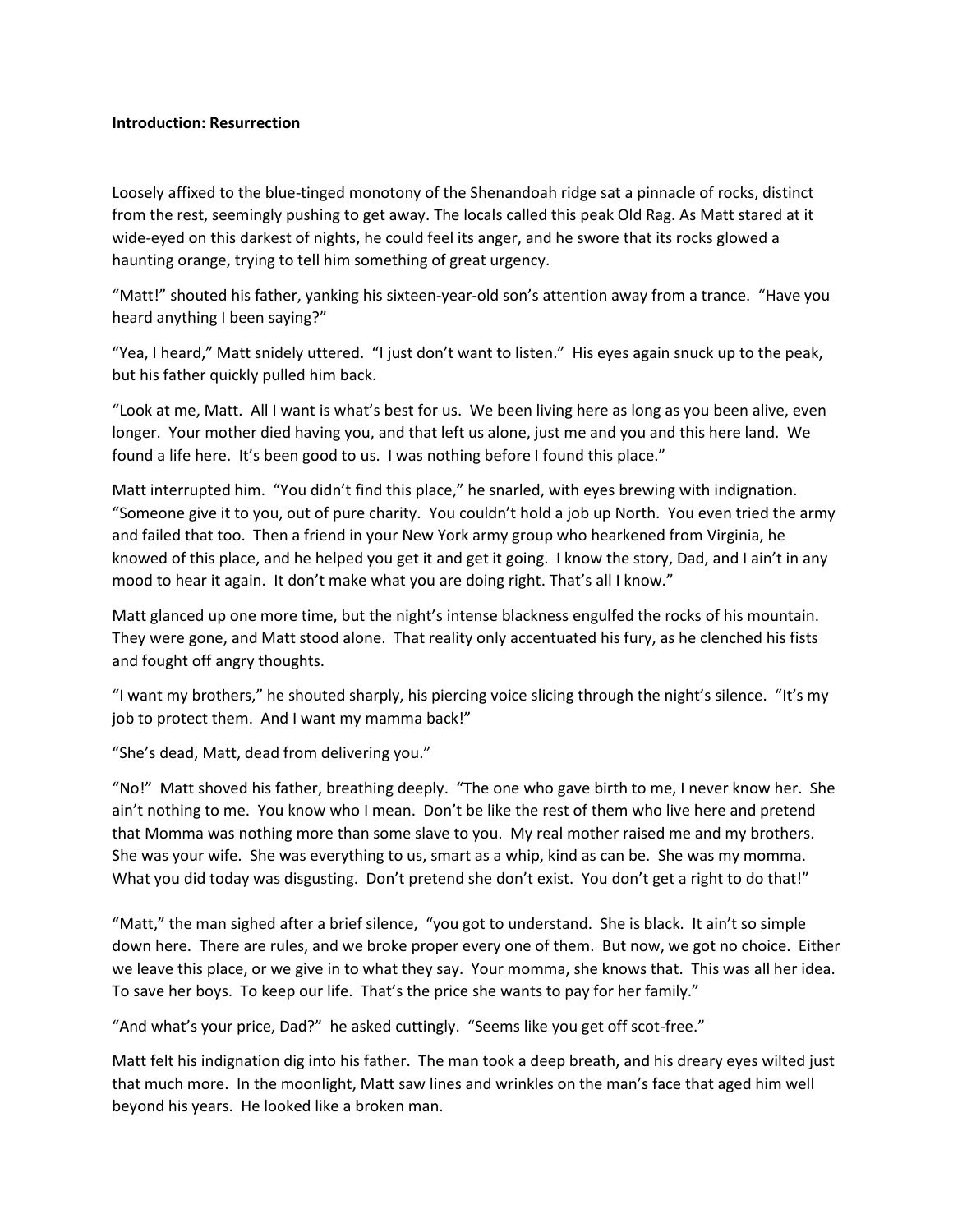"My price," his dad whispered, "it's more than you can ever know."

With that Matt's hands relaxed a bit. He peered at his dad through more sympathetic eyes.

The doctor had come by earlier today with a contingent of townspeople. He always seemed pleasant, the doctor did. Always smiling. The people around him looked up to him with an air of respect. He had been meeting with Matt's dad a lot these past few months. Matt listened in sometimes, when he could hide just right. He heard what the doctor had to say. The doctor claimed that there were rumors about what was going on in Dad's house. That Dad's orchard—which is what this land was, mostly apple and pear trees—was doing just fine, not so good or bad as farms go, just fine enough to allow Dad to make a living. But, said the doctor, if those rumors were true, then this orchard would probably be burned to the ground—not by the doctor of course, but by less-scrupulous people in town. Those were some of the doctor's words. And lots of talk of politics, of how the North was trying to make life down here harder, about how all Virginians had to hold onto their values more now than ever.

Then this morning the doctor comes back with those townspeople, and before the sun crossed the horizon, Matt saw his momma being led off the farm by a few of them he did not even know, her arms in chains, her face serene and silent, and these people just laughing and chatting like it was just any day to them. His dad was nowhere to be seen.

Matt knew this day was destined to come. His momma told him herself, not but a few days ago. She said it was OK; she was going to another farm down South, just for a while, until things settle down here. "Take care of your father," she said with a smile that glowed of pure goodness. "He will be a lonely man. And watch out for your brothers. Especially Paul! He has fire in him. He needs a steady hand."

"You told my brothers you is leaving? What's they saying about this, Paul and Luke?" Matt asked his mother, lying on her shoulder as she stroked his thick brown hair.

"They understand," she whispered. "And so too should you. We will all meet again in better times. Your father will make sure of that."

And then they took her away in chains. Matt cried for hours, so helpless, not even able to say a proper goodbye. His momma smiled all along, breathing a peace that he could not understand. But Old Rag wasn't smiling. Even then, with just a flicker of sun touching the peak, anger spewed from its burning rocks.

"Then what's going to happen to my brothers?" Matt asked his father after a long silence. Aside from bright stars above and sparkling candles in the house windows, darkness draped the landscape. Matt could barely make out his father's silhouette.

"They will have to live in the slave quarters now, of course, and be treated like everyone else," he said. "At least, we have to make it seem that way, to the folk in the town, to our other slaves here. But Matt," he said, as though through a smile, "me and you, we are two clever men is what we are. And we are sneaky as catfish. We know the rules, but that don't mean we got to always follow them all the time. We just got to be careful."

"Then we can have them in the house with us, talk about stuff like always, play games, be like we always were? Is that what you are saying, Dad?" His eyes opened wide.